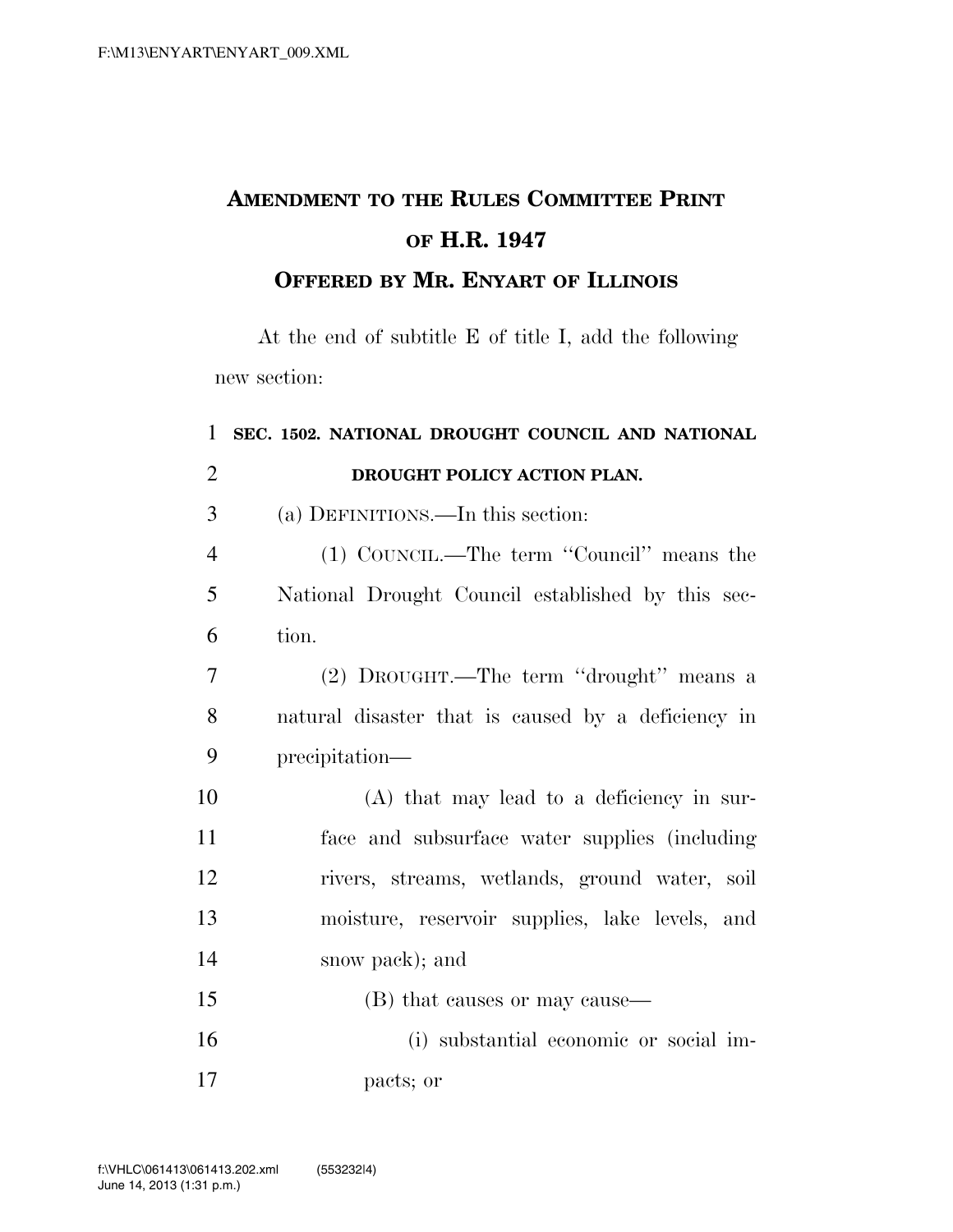| $\mathbf{1}$   | (ii) physical damage or injury to indi-              |
|----------------|------------------------------------------------------|
| $\overline{2}$ | viduals, property, or the environment.               |
| 3              | (3) INDIAN TRIBE.—The term "Indian tribe"            |
| $\overline{4}$ | has the meaning given the term in section 4 of the   |
| 5              | Indian Self-Determination and Education Assistance   |
| 6              | Act $(25 \text{ U.S.C. } 450 \text{b}).$             |
| 7              | (4) MEMBER.—The term "member", with re-              |
| 8              | spect to the National Drought Council, means a       |
| 9              | member of the Council specified or appointed under   |
| 10             | this section or, in the absence of the member, the   |
| 11             | member's designee.                                   |
| 12             | (5) MITIGATION.—The term "mitigation"                |
| 13             | means a short- or long-term action, program, or pol- |
| 14             | icy that is implemented in advance of or during a    |
| 15             | drought to minimize any risks and impacts of         |
| 16             | drought.                                             |
| 17             | (6) SECRETARY.—The term "Secretary"                  |
| 18             | means the Secretary of Agriculture.                  |
| 19             | (7) STATE.—The term "State" means the sev-           |
| 20             | eral States, the District of Columbia, American      |
| 21             | Samoa, Guam, the Commonwealth of the Northern        |
| 22             | Mariana Islands, the Commonwealth of Puerto Rico,    |
| 23             | and the United States Virgin Islands.                |
| 24             | (8) TRIGGER.—The term "trigger" means the            |
| 25             | thresholds or criteria that must be satisfied before |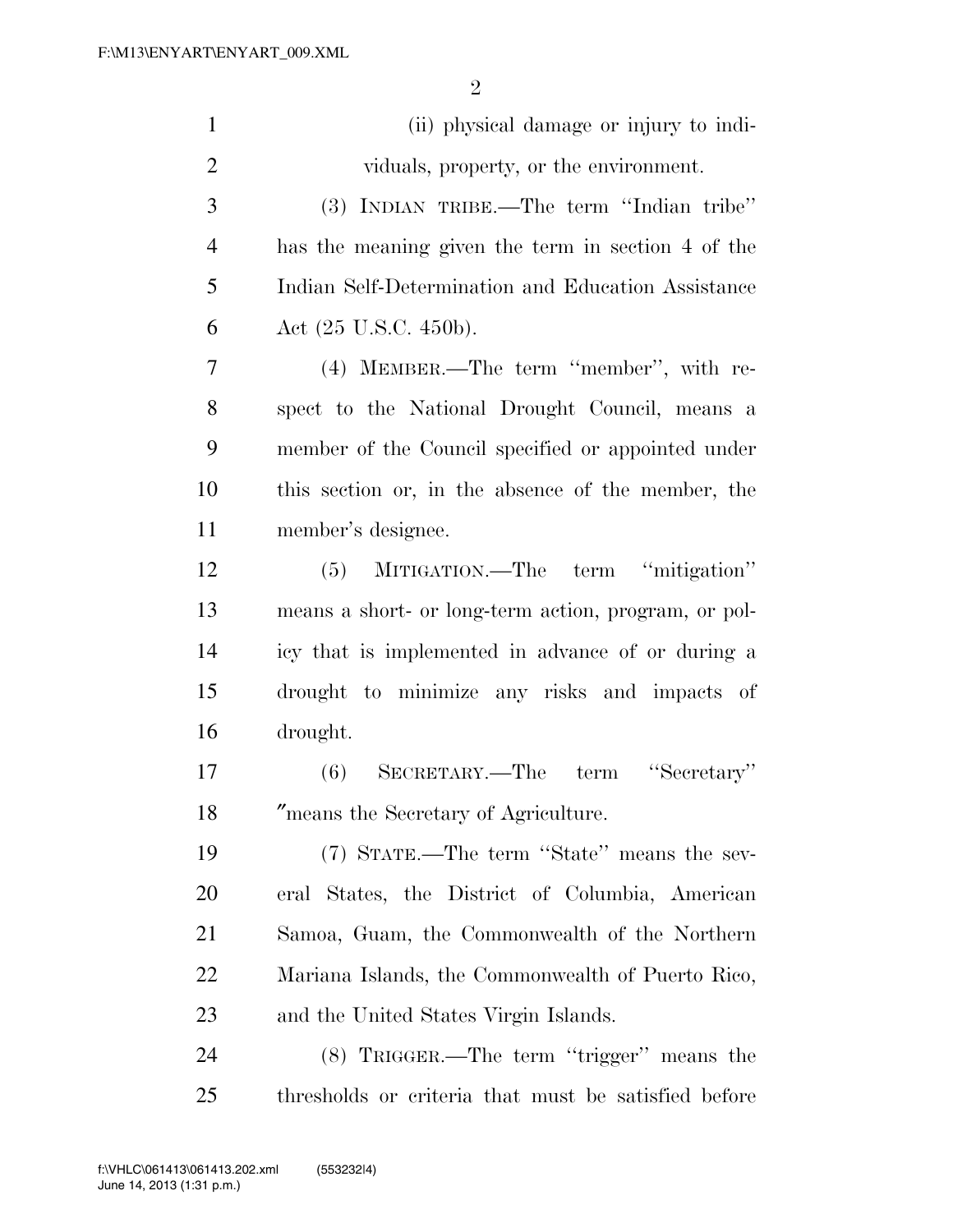| mitigation or emergency assistance may be provided |
|----------------------------------------------------|
| to an area—                                        |

 (A) in which drought is emerging; or (B) that is experiencing a drought.

 (9) WATERSHED.—The term ''watershed'' means a region or area with common hydrology, an area drained by a waterway that drains into a lake or reservoir, the total area above a given point on a stream that contributes water to the flow at that point, or the topographic dividing line from which surface streams flow in two different directions. In no case shall a watershed be larger than a river basin.

 (10) WATERSHED GROUP.—The term ''water- shed group'' means a group of individuals, formally recognized by the appropriate State or States, who represent the broad scope of relevant interests with- in a watershed and who work together in a collabo- rative manner to jointly plan the management of the natural resources contained within the watershed.

 (b) EFFECT OF SECTION.—This section does not af-fect—

 (1) the authority of a State to allocate quan-tities of water under the jurisdiction of the State; or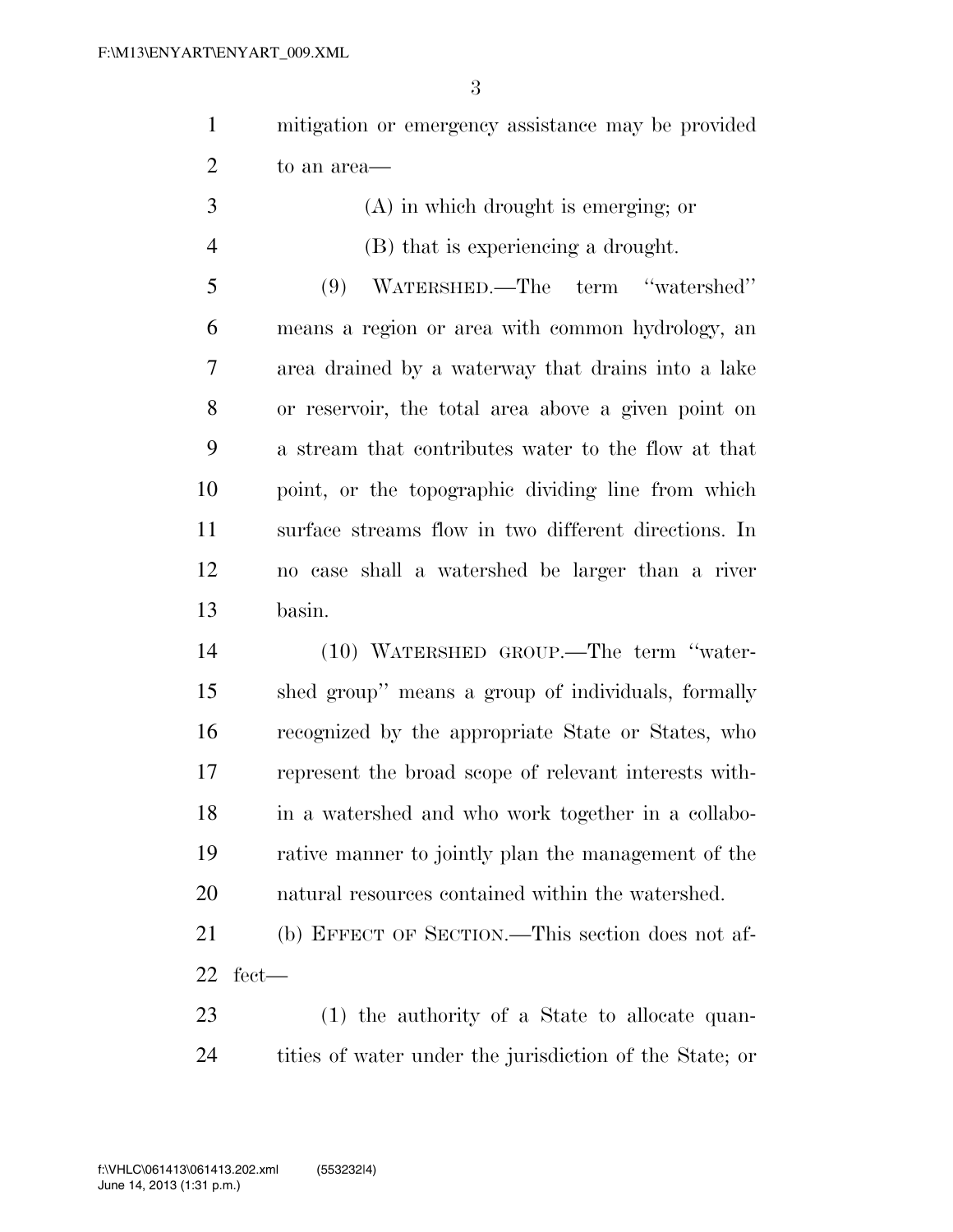| $\mathbf{1}$   | (2) any State water rights established as of the     |
|----------------|------------------------------------------------------|
| $\overline{2}$ | date of enactment of this Act.                       |
| 3              | (e) NATIONAL DROUGHT COUNCIL.-                       |
| $\overline{4}$ | (1) ESTABLISHMENT.—There is established in           |
| 5              | the Office of the Secretary of Agriculture a council |
| 6              | to be known as the "National Drought Council".       |
| 7              | $(2)$ MEMBERSHIP.—                                   |
| 8              | (A) COMPOSITION.—The Council shall be                |
| 9              | composed of—                                         |
| 10             | (i) the Secretary (or the designee of                |
| 11             | the Secretary);                                      |
| 12             | (ii) the Secretary of Commerce (or the               |
| 13             | designee of the Secretary of Commerce);              |
| 14             | (iii) the Secretary of the Army (or the              |
| 15             | designee of the Secretary of the Army);              |
| 16             | (iv) the Secretary of the Interior (or               |
| 17             | the designee of the Secretary of the Inte-           |
| 18             | rior);                                               |
| 19             | (v) the Director of the Federal Emer-                |
| 20             | gency Management Agency (or the des-                 |
| 21             | ignee of the Director);                              |
| 22             | (vi) the Administrator of the Environ-               |
| 23             | mental Protection Agency (or the designee            |
| 24             | of the Administrator);                               |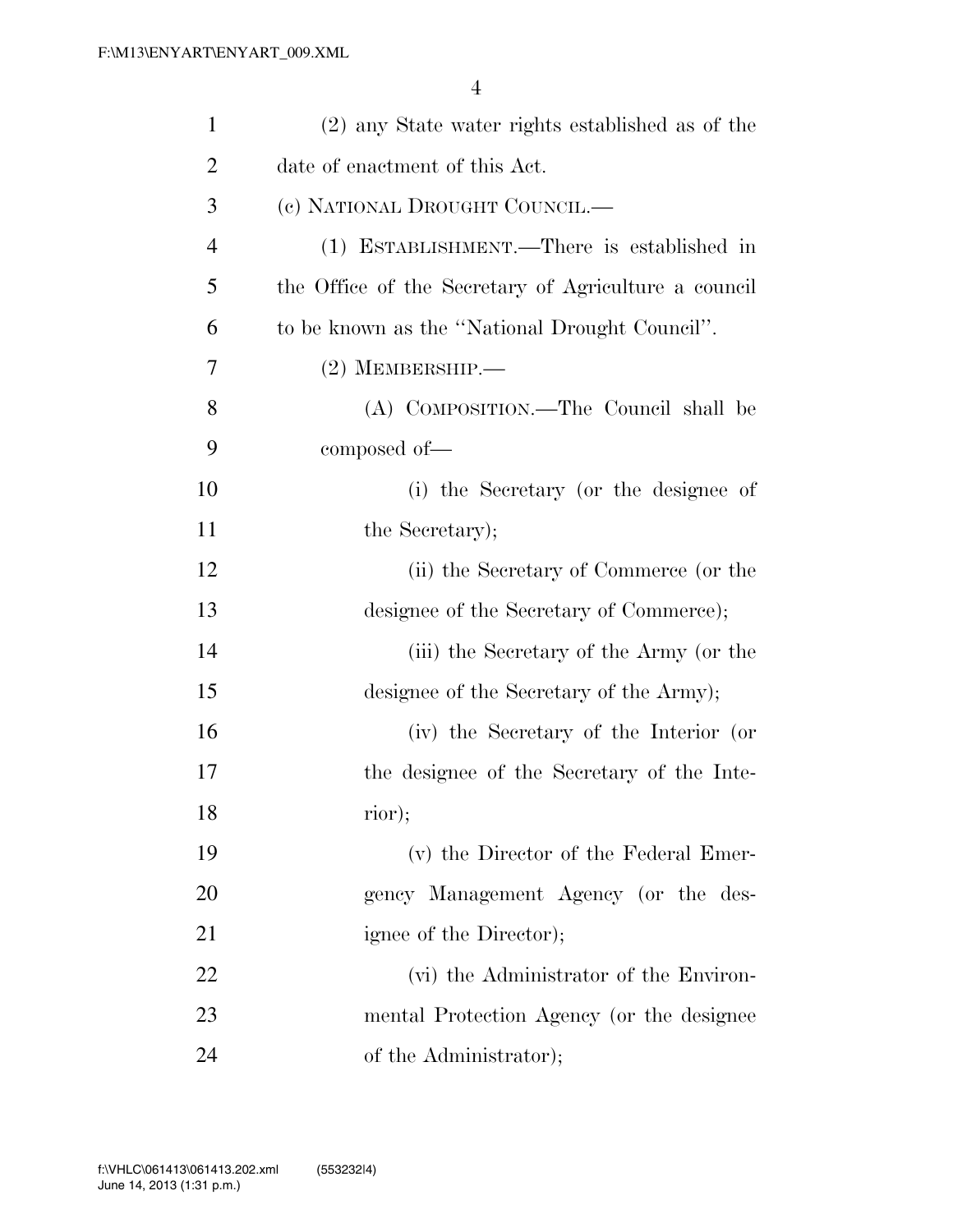| $\mathbf{1}$   | (vii) 4 members appointed by the Sec-         |
|----------------|-----------------------------------------------|
| $\overline{2}$ | retary, in coordination with the National     |
| 3              | Governors Association, each of whom shall     |
| $\overline{4}$ | be the Governor of a State (or the designee   |
| 5              | of the Governor) and who collectively shall   |
| 6              | represent the geographic diversity of the     |
| 7              | Nation;                                       |
| 8              | (viii) 1 member appointed by the Sec-         |
| 9              | retary, in coordination with the National     |
| 10             | Association of Counties;                      |
| 11             | $(ix)$ 1 member appointed by the Sec-         |
| 12             | retary, in coordination with the United       |
| 13             | States Conference of Mayors;                  |
| 14             | $(x)$ 1 member appointed by the Sec-          |
| 15             | retary of the Interior, in coordination with  |
| 16             | Indian tribes, to represent the interests of  |
| 17             | tribal governments; and                       |
| 18             | (xi) 1 member appointed by the Sec-           |
| 19             | retary, in coordination with the National     |
| 20             | Association of Conservation Districts, to     |
| 21             | represent local soil and water conservation   |
| 22             | districts.                                    |
| 23             | (B) DATE OF APPOINTMENT.—The ap-              |
| 24             | pointment of each member of the Council shall |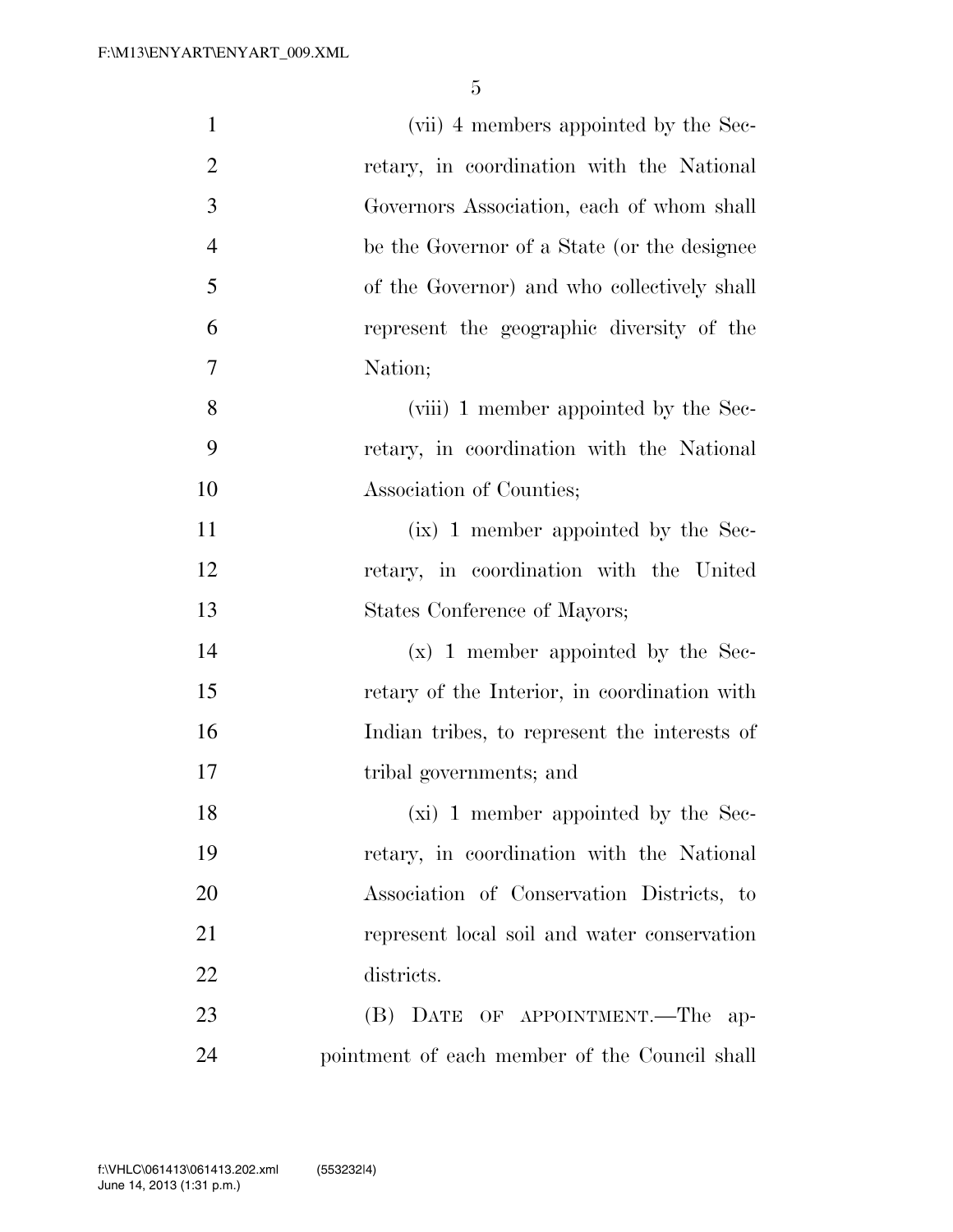| $\mathbf{1}$   | be made not later than 120 days after the date      |
|----------------|-----------------------------------------------------|
| $\overline{2}$ | of enactment of this Act.                           |
| 3              | (3) TERM; VACANCIES.-                               |
| $\overline{4}$ | $(A)$ TERM.— $A$ non-Federal member of the          |
| 5              | Council appointed under paragraph (2) shall be      |
| 6              | appointed for a term of two years.                  |
| 7              | (B) VACANCIES.—A vacancy on the Coun-               |
| 8              | $\operatorname{cil}$                                |
| 9              | (i) shall not affect the powers of the              |
| 10             | Council; and                                        |
| 11             | (ii) shall be filled in the same manner             |
| 12             | as the original appointment was made.               |
| 13             | (C) TERMS OF MEMBERS FILLING VACAN-                 |
| 14             | CIES.—Any member appointed to fill a vacancy        |
| 15             | occurring before the expiration of the term for     |
| 16             | which the member's predecessor was appointed        |
| 17             | shall be appointed only for the remainder of        |
| 18             | that term.                                          |
| 19             | $(4)$ MEETINGS.—                                    |
| 20             | (A) IN GENERAL.—The Council shall meet              |
| 21             | at the call of the co-chairs.                       |
| 22             | (B) FREQUENCY.—The Council shall meet               |
| 23             | at least semianmually.                              |
| 24             | $(5)$ QUORUM.—A majority of the members of          |
| 25             | the Council shall constitute a quorum, but a lesser |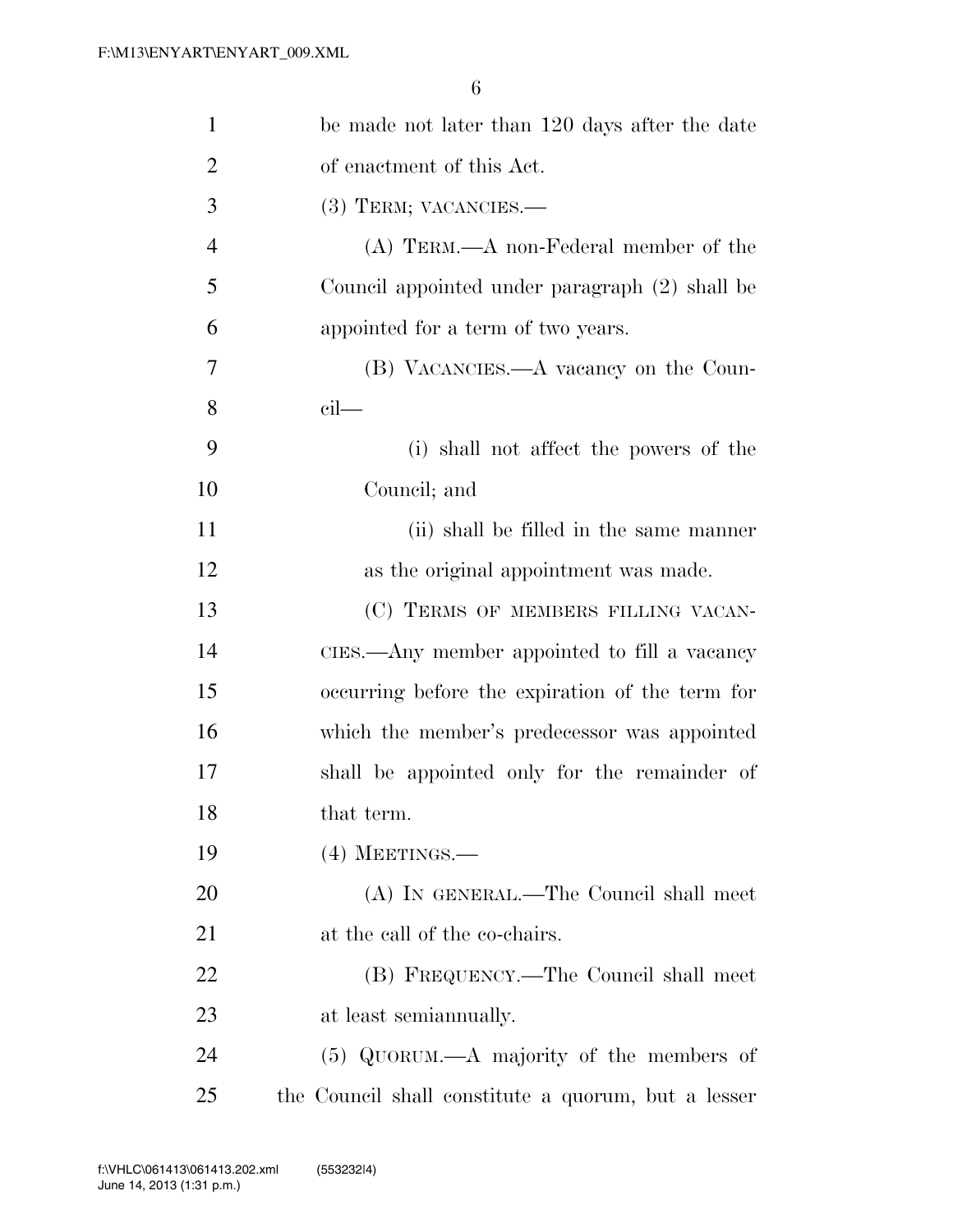| $\mathbf{1}$   | number may hold hearings or conduct other busi-       |
|----------------|-------------------------------------------------------|
| $\overline{2}$ | ness.                                                 |
| 3              | $(6)$ COUNCIL LEADERSHIP.—                            |
| $\overline{4}$ | $(A)$ In GENERAL.—There shall be a Fed-               |
| 5              | eral co-chair and non-Federal co-chair of the         |
| 6              | Council.                                              |
| 7              | (B) APPOINTMENT.—                                     |
| 8              | (i) FEDERAL CO-CHAIR.—The<br>Sec-                     |
| 9              | retary shall be Federal co-chair.                     |
| 10             | NON-FEDERAL CO-CHAIR.-The<br>(ii)                     |
| 11             | non-Federal members of the Council shall              |
| 12             | elect, on a biannual basis, a non-Federal             |
| 13             | co-chair of the Council from among the                |
| 14             | members appointed under paragraph (2).                |
| 15             | (d) DUTIES OF THE COUNCIL.—                           |
| 16             | $(1)$ In GENERAL.—The Council shall— $(A)$ not        |
| 17             | later than one year after the date of the first meet- |
| 18             | ing of the Council, develop a comprehensive National  |
| 19             | Drought Policy Action Plan that—                      |
| 20             | $(i)(I)$ delineates and integrates<br>re-             |
| 21             | sponsibilities for activities relating<br>$-$ to      |
| 22             | drought (including drought preparedness,              |
| 23             | mitigation, research, risk management,                |
| 24             | training, and emergency relief) among                 |
| 25             | Federal agencies; and                                 |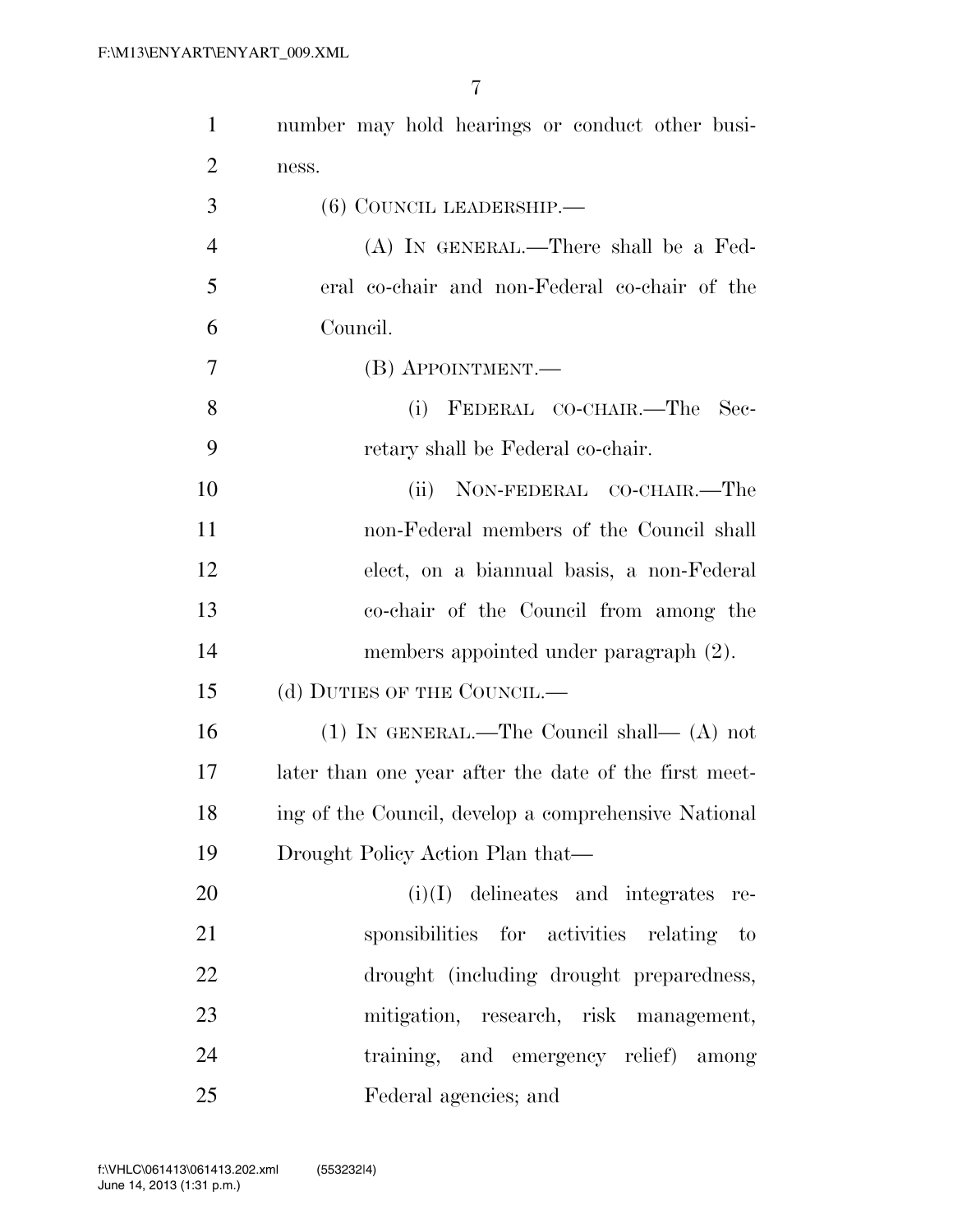| $\mathbf{1}$   | (II) ensures that those activities are         |
|----------------|------------------------------------------------|
| $\overline{2}$ | coordinated with the activities of the         |
| 3              | States, local governments, Indian tribes,      |
| $\overline{4}$ | and neighboring countries;                     |
| 5              | (ii) is consistent with—                       |
| 6              | (I) this Act and other applicable              |
| 7              | Federal laws; and                              |
| 8              | (II) the laws and policies of the              |
| 9              | States for water management;                   |
| 10             | (iii) is integrated with drought man-          |
| 11             | agement programs of the States, Indian         |
| 12             | tribes, local governments, watershed           |
| 13             | groups, and private entities; and              |
| 14             | (iv) avoids duplicating Federal, State,        |
| 15             | tribal, local, watershed, and private          |
| 16             | drought preparedness and monitoring pro-       |
| 17             | grams in existence on the date of enact-       |
| 18             | ment of this Act;                              |
| 19             | (B) evaluate Federal drought-related pro-      |
| 20             | grams in existence on the date of enactment of |
| 21             | this Act and make recommendations to Con-      |
| 22             | gress and the President on means of elimi-     |
| 23             | nating—                                        |
| 24             | (i) discrepancies between the goals of         |
| 25             | the programs and actual service delivery;      |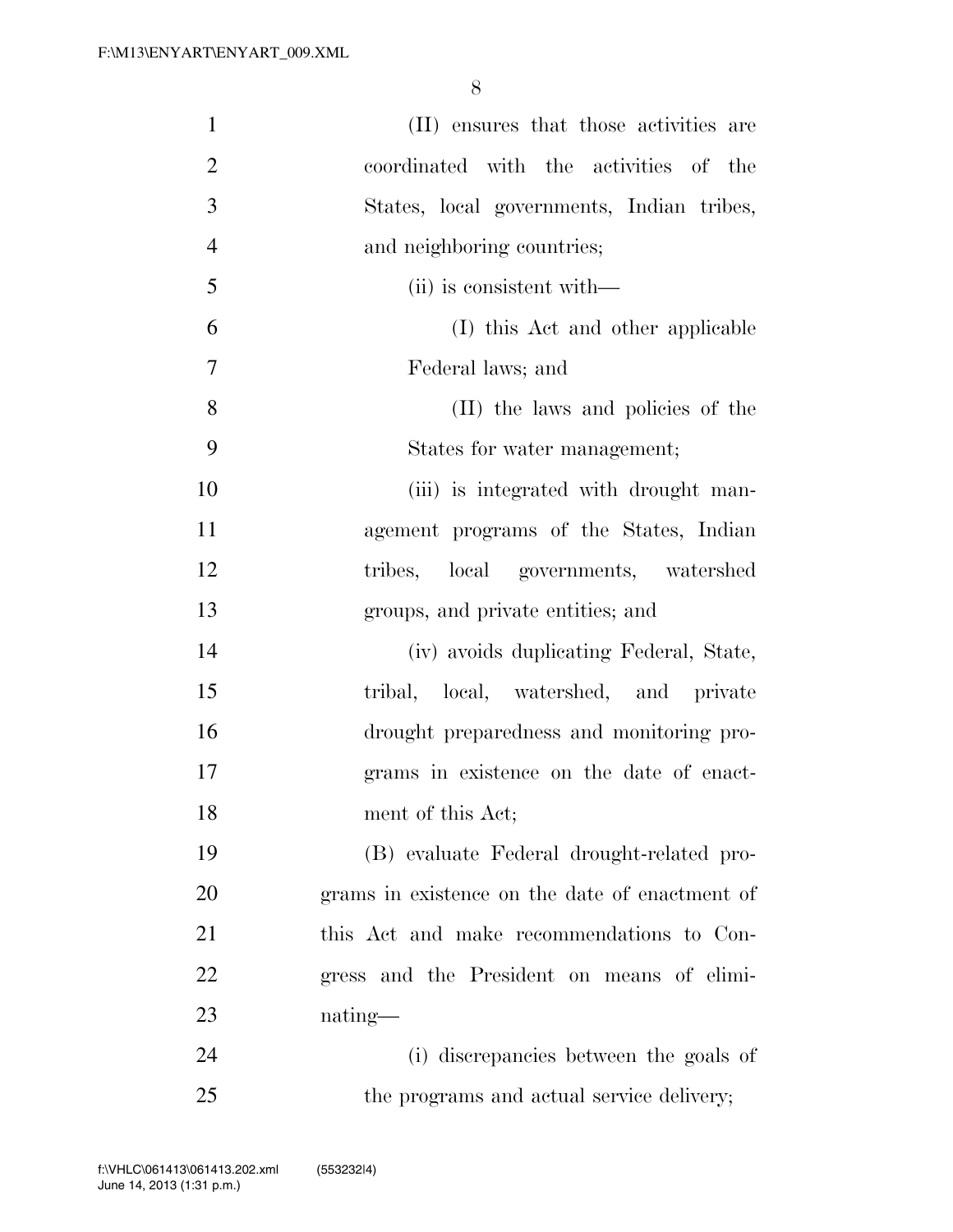| $\mathbf{1}$   | (ii) duplication among programs; and              |
|----------------|---------------------------------------------------|
| $\overline{2}$ | (iii) any other circumstances that                |
| 3              | interfere with the effective operation of the     |
| $\overline{4}$ | programs;                                         |
| 5              | (C) make recommendations to the Presi-            |
| 6              | dent, Congress, and appropriate Federal Agen-     |
| $\tau$         | cies on-                                          |
| 8              | (i) the establishment of common inter-            |
| 9              | agency triggers for authorizing Federal           |
| 10             | drought mitigation programs; and                  |
| 11             | (ii) improving the consistency and                |
| 12             | of assistance among Federal<br>fairness           |
| 13             | drought relief programs;                          |
| 14             | (D) encourage and facilitate the develop-         |
| 15             | ment of drought preparedness plans under sub-     |
| 16             | title C, including establishing the guidelines    |
| 17             | under this section;                               |
| 18             | (E) based on a review of drought prepared-        |
| 19             | ness plans, develop and make available to the     |
| 20             | public drought planning models to reduce water    |
| 21             | resource conflicts relating to water conservation |
| 22             | and droughts;                                     |
| 23             | (F) develop and coordinate public aware-          |
| 24             | ness activities to provide the public with access |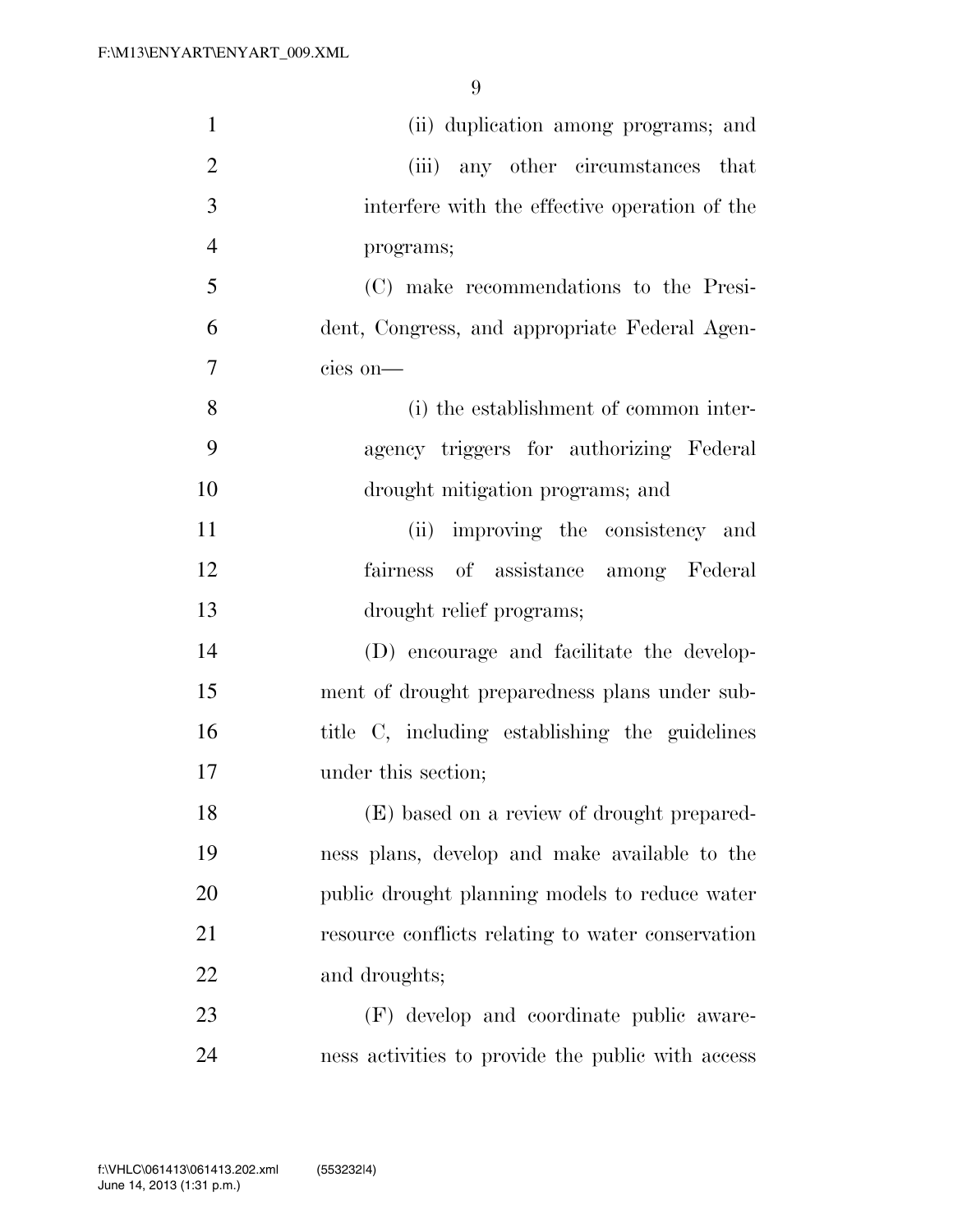| $\mathbf{1}$   | to understandable and informative materials on     |
|----------------|----------------------------------------------------|
| $\overline{2}$ | drought, including—                                |
| 3              | explanations of the causes of<br>(i)               |
| $\overline{4}$ | drought, the impacts of drought, and the           |
| 5              | damages from drought;                              |
| 6              | (ii) descriptions of the value and bene-           |
| 7              | fits of land stewardship to reduce the im-         |
| 8              | pacts of drought and to protect the envi-          |
| 9              | ronment;                                           |
| 10             | (iii) clear instructions for appropriate           |
| 11             | responses to drought, including water con-         |
| 12             | servation, water reuse, and detection and          |
| 13             | elimination of water leaks;                        |
| 14             | (iv) information on State and local                |
| 15             | laws applicable to drought; and                    |
| 16             | (v) opportunities for assistance to re-            |
| 17             | source-dependent businesses and industries         |
| 18             | in times of drought; and                           |
| 19             | (G) establish operating procedures for the         |
| 20             | Council.                                           |
| 21             | (2) CONSULTATION.—In carrying out this sub-        |
| 22             | section, the Council shall consult with groups af- |
| 23             | fected by drought emergencies.                     |
| 24             | $(3)$ REPORTS TO CONGRESS.—                        |
| 25             | (A) ANNUAL REPORT.—                                |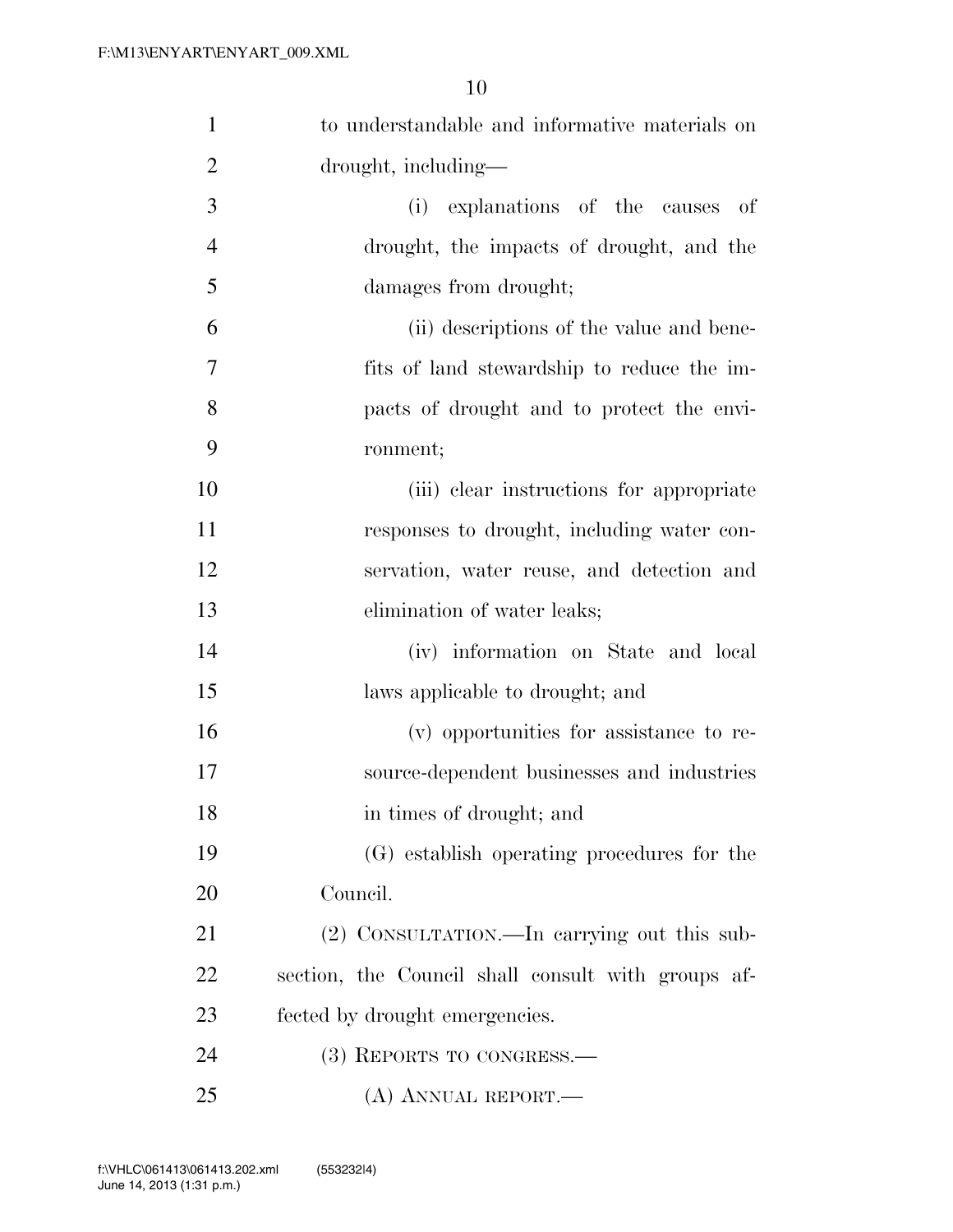| $\mathbf{1}$   | (i) IN GENERAL.—Not later than one                 |
|----------------|----------------------------------------------------|
| $\overline{2}$ | year after the date of the first meeting of        |
| 3              | the Council, and annually thereafter, the          |
| $\overline{4}$ | Council shall submit to Congress a report          |
| 5              | on the activities carried out under this sec-      |
| 6              | tion.                                              |
| 7              | (ii) INCLUSIONS.—                                  |
| 8              | (I) IN GENERAL.—The annual                         |
| 9              | report shall include a summary of                  |
| 10             | drought preparedness plans.                        |
| 11             | (II) INITIAL REPORT.—The ini-                      |
| 12             | tial report submitted under subpara-               |
| 13             | graph (A) shall include any rec-                   |
| 14             | ommendations of the Council.                       |
| 15             | (B) FINAL REPORT.—Not later than seven             |
| 16             | years after the date of enactment of this Act,     |
| 17             | the Council shall submit to Congress a report      |
| 18             | that recommends—                                   |
| 19             | (i) amendments to this section; and                |
| 20             | (ii) whether the Council should con-               |
| 21             | tinue.                                             |
| 22             | (e) POWERS OF THE COUNCIL.—                        |
| 23             | (1) HEARINGS.—The Council may hold hear-           |
| 24             | ings, meet and act at any time and place, take any |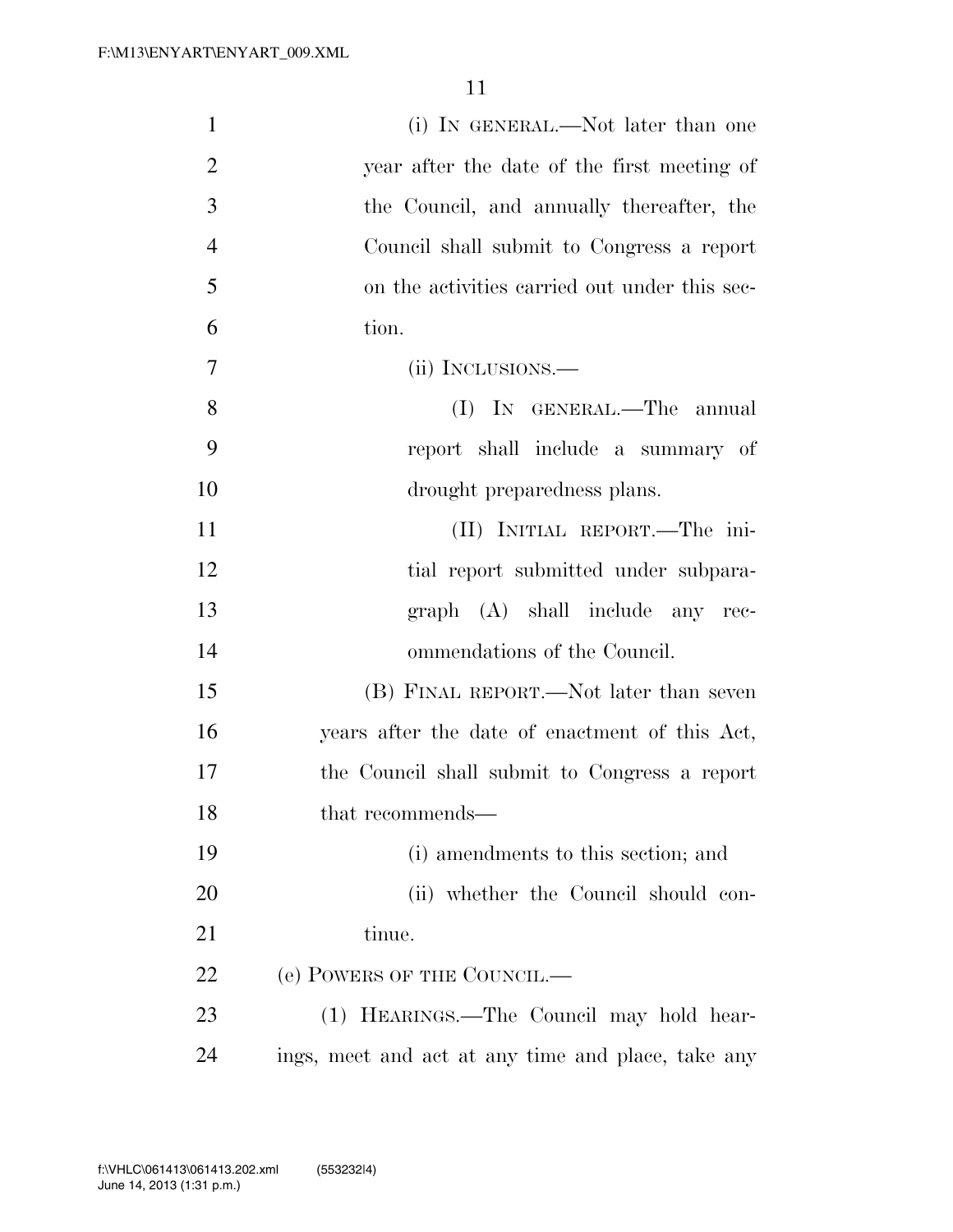| $\mathbf{1}$   | testimony and receive any evidence that the Council    |
|----------------|--------------------------------------------------------|
| $\overline{2}$ | considers advisable to carry out this section.         |
| 3              | (2) INFORMATION FROM FEDERAL AGENCIES.—                |
| $\overline{4}$ | (A) IN GENERAL.—The Council may ob-                    |
| 5              | tain directly from any Federal agency any in-          |
| 6              | formation that the Council considers necessary         |
| 7              | to carry out this section.                             |
| 8              | (B) PROVISION OF INFORMATION.—                         |
| 9              | (i) IN GENERAL.—Except as provided                     |
| 10             | in clause (ii), on request of the Secretary            |
| 11             | or the non-Federal co-chair of the Council,            |
| 12             | the head of a Federal agency may provide               |
| 13             | information to the Council.                            |
| 14             | (ii) LIMITATION.—The head of a Fed-                    |
| 15             | eral agency shall not provide any informa-             |
| 16             | tion to the Council that the Federal agency            |
| 17             | head determines the disclosure of which                |
| 18             | may cause harm to national security inter-             |
| 19             | ests.                                                  |
| 20             | (3) POSTAL SERVICES.—The Council may use               |
| 21             | the United States mail in the same manner and          |
| 22             | under the same conditions as other agencies of the     |
| 23             | Federal Government.                                    |
| 24             | (4) GIFTS.—The Council may accept, use, and            |
| 25             | dispose of gifts or donations of services or property. |